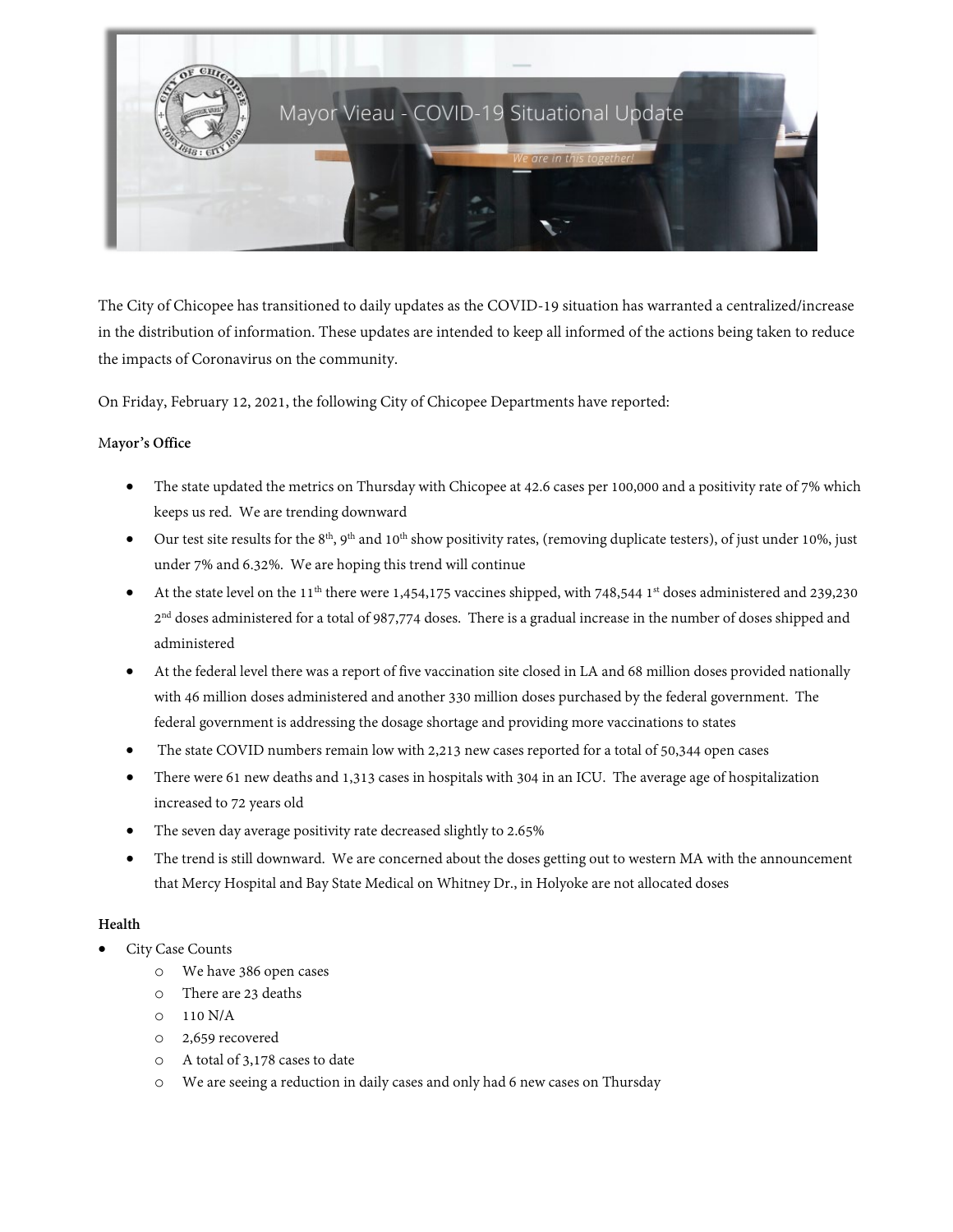• Work on the vaccine site continues with our Health Department approved for the site at the Senior Center and pending approval of the PrepMod software to process vaccinations

## **Police Department**

- Status Quo on services
- We have two officers out on extended recovery with treatments continuing
- We have five officers out recovering from the second dose of the vaccine

### **Fire Department**

- Status quo on services with one firefighter out on long-term recovery
- Have several firefighters out with reactions to the second dose of the vaccine
- There will be a run through of patient flow at the vaccine site
- IT has set up WiFi and six computers for data input

#### **Emergency Management**

- Services and staffing continue
- Food boxes were delivered

#### **Safety**

- Status Quo on staffing
- The test site numbers reflect a decrease in testing and we may go to two days a week starting in March
- The vaccines were reported to be available by April for anyone who wanted a vaccination and by July for everyone including those who do not want a vaccination
- The PrepMod quick reference guide was provided to individuals and a copy is at the Senior Center

## **DPW**

- Status quo on staffing
- We have seven cases in recovery and five should return next week

## **COA**

- Status Quo on staffing and services
- Testing is going well and Seniors appreciate the testing
- Ready to start the vaccination site as we have seniors waiting for it to open
- Appointment calls are becoming more difficult as available appointments are disappearing. We cannot find days for seniors which may be due to the care giver now about to get a vaccination along with the senior